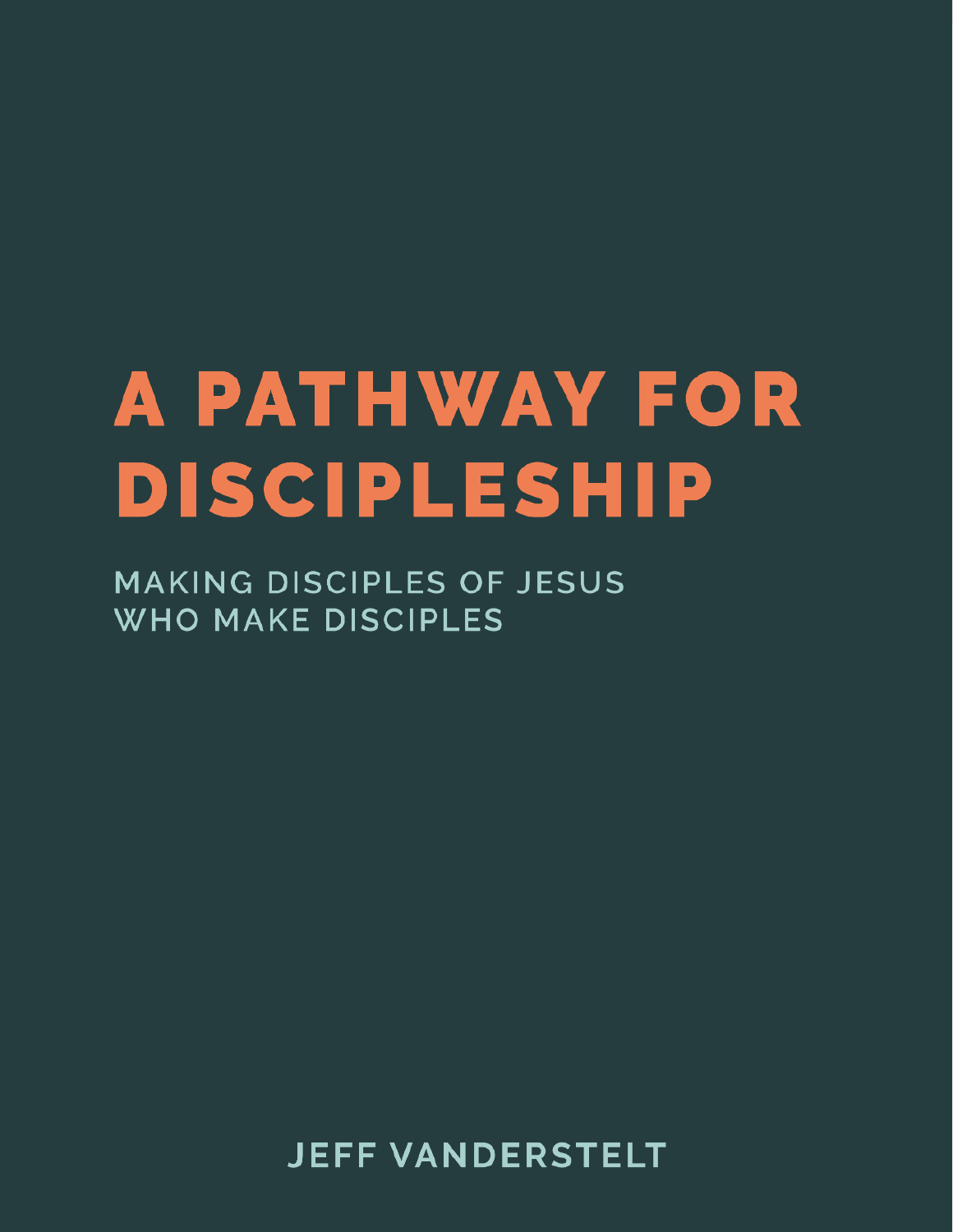# **A PATHWAY FOR DISCIPLESHIP**

*Making Disciples of Jesus who Make Disciples*

As you consider the relationships God has given you for the purpose of making disciples of Jesus, do you have a plan? Parents, do you have clarity about the specific principles and practices you want to instill in your children and a process you plan to implement? Church leaders and group leaders, do you have a specific direction in mind for how you plan to make disciples who can also make disciples?

# *Do you have a pathway for discipleship?*

Paul, the Apostle, appeared to have a very clear and repeatable process for how he made disciples, appointed leaders, and established new churches. Luke captures this process in Acts 14:19-23. I believe we can discern a repeatable process from Luke's account and develop our own discipleship pathway for our present context.

# **PRAYERFUL DEPENDENCE**

Paul started with prayerful dependence. In Acts 13:1-3, while several are worshiping the Lord and fasting, the Holy Spirit tells them to set apart Barnabas and Paul for the work the Holy Spirit had called them to. Then, after fasting and praying, they laid their hands on them and sent them off. Later, at the end of a church planting cycle, Luke records (Acts 14:23) that they appointed elders in every church, committing them to the Lord with prayer and fasting.

Jesus demonstrated this same priority to His disciples when He clarified that apart from the Father, He could do nothing (John 5:19, 30). We observed Jesus often withdrawing to solitary places to be with the Father in prayer. Later, before His ascension into heaven, He commanded them to wait for power on high before embarking on Jesus' mission (Acts 1:8).

This kind of prayer is both a listening prayer and an empowering prayer—one that submits to God, listens for the Spirit's direction, and expectantly waits on the Spirit of God for the power to go in the direction God is leading. Any biblically faithful discipleship pathway equips disciples in the principles of prayerful dependence and leads them to practice it in daily life. A holistic approach to this will include the practices of silence, solitude, fasting, confession, supplication, and listening to the Spirit of God and the written Word of God. For Jesus and for Paul, prayer was at the beginning, middle, and end of all discipleship activities.

# **THE PAULINE CYCLE**

In Acts 14:21, after entering the city, Paul preached the gospel to the city and made many disciples. Then, (14:22) they returned to the other cities where they had previously preached the gospel and made disciples, and strengthened the souls of the disciples there, encouraging them to continue in the faith, and clarifying that they

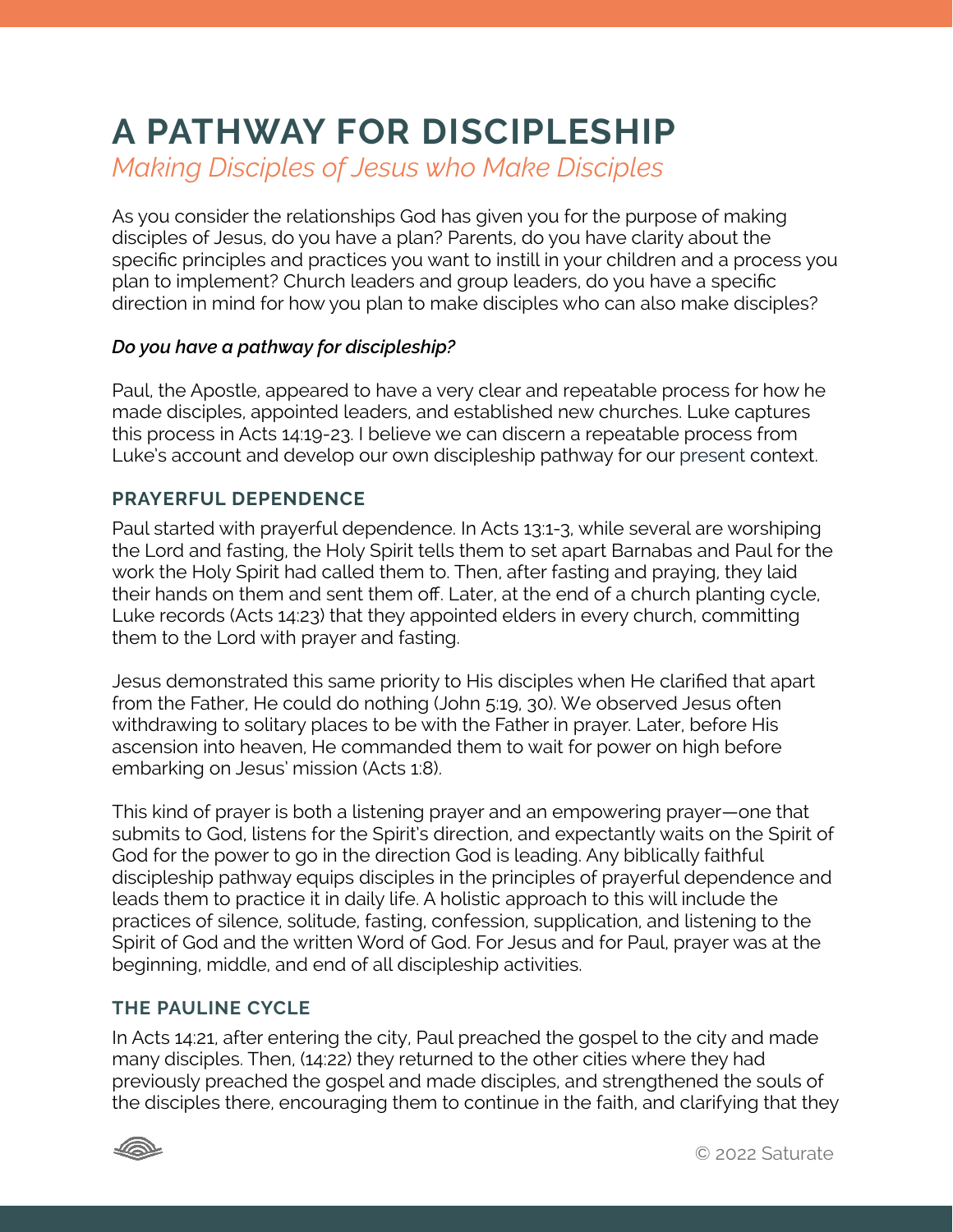would go through difficulty living into the realities of God's Kingdom while in this world. Then, they appointed leaders to oversee the ongoing realities of discipleship before they moved on.

We can see a discernible pattern in Paul's work that we can apply to the discipleship process we build in our present context.

# **GOSPEL FOUNDATION**

As you consider how you will work out your own discipleship pathway in your unique context, I would like to suggest a potential template to follow in light of Paul's pattern. Start with **prayer and fasting** to seek God's direction and empowerment. Then **lay a gospel foundation**. Start with establishing a disciple of Jesus in the **basics of the gospel**, clarifying how Jesus' life, death, burial, resurrection, ascension, present intercession before God the Father, and His future return are all good news for our past, present, and future salvation.

When I think about the basics of the gospel, it's helpful to clarify the power and purpose of the gospel. The gospel is the power of God for our past, present, and future salvation to all who believe (Romans 1:16-17), which also leads to the purpose for our salvation. God has saved us FROM something FOR good works that He has prepared for us to do. For example, we have been saved from the penalty of sin for the purpose of becoming dearly loved children of God who love one another as we have been loved. We are being saved from the power of sin for the purpose of living Spirit-empowered obedient lives. We will be saved from the presence of sin for the purpose of being fully glorified children of God who dwell with God in a new heaven and new earth.

We lead a disciple to know and embrace the purpose of the gospel by establishing them in the overarching **[Story of God](https://saturatetheworld.com/storyofgod/)**. The Bible tells one overarching story of God's work in the world to rescue and renew all of creation back to Himself and His ultimate intention. As disciples of Jesus rehearse this story, they also discover and remember the purpose for why God created them and has recreated them in Christ Jesus for good works.

# **5 KEY QUESTIONS**

This gospel foundation includes establishing disciples in their **new gospel identity**  which leads to **gospel informed behaviors**. I like to establish a new disciple with five key questions to refl[ect on as they read their Bibles](https://saturatetheworld.com/wp-content/uploads/2017/05/Studying-the-Bible.pdf) and engage in everyday decisions and behaviors:

- Who is God?
- What has God done (most fully in Jesus Christ)?
- Who are we?
- What will we do?
- How will we do it?

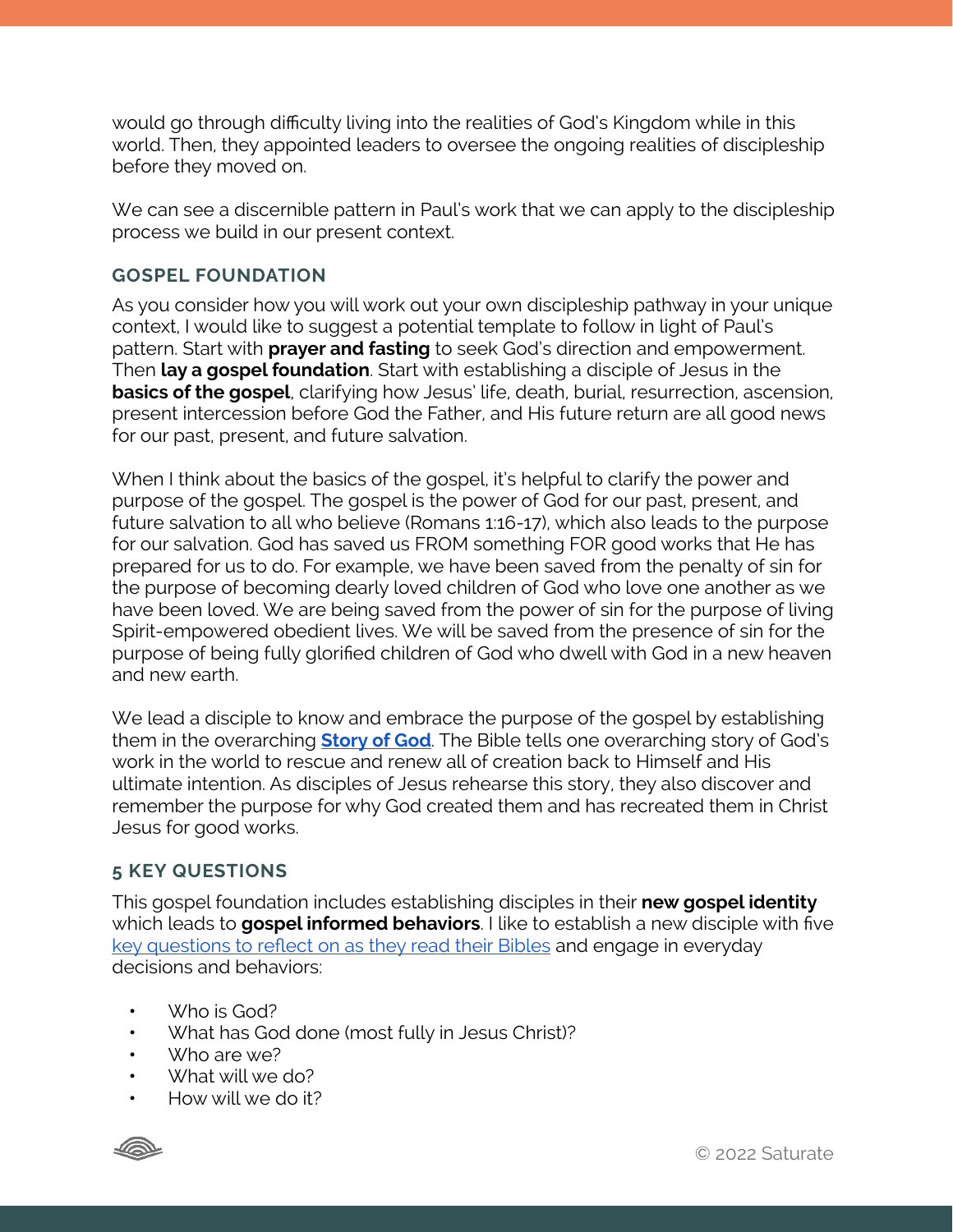The first three questions are indicatives—they are what is true of God and us no matter what we do. The last two are imperatives—they are what we do and how we do it because of what we know and believe to be true.

For example, if we know and believe:

#### God to be love **[Who is God?]**

as revealed through Jesus dying for us while we were still sinners **[What has God done?]**

then we know and believe we are dearly loved children of God **[Who are we?]**.

If we know and believe this to be true regardless of what we do (He loved us while we were sinners), then we will love others like God has loved us **[What will we do?]**. You see this very pattern in 1 John 4:7-21.

The answer to the fifth question **[How will we do it?]** is based upon our unique personality and situation. And this is where helping a disciple understand their unique gifts, personality, and story (KC Underground has a great resource around [this](https://www.kcunderground.org/made-for-more-purpose)) contributes to how they uniquely practice their faith.

#### **ENGAGING IN EVERYDAY B.L.E.S.S. RHYTHMS**

Establishing disciples in the gospel serves as both the foundation upon which their ongoing discipleship is built AND as the form and fuel for everything they do. This leads to disciples engaging in **everyday rhythms,** both personally and communally, to make new disciples of Jesus. Borrowing from others with some adaptation, I like to use the **[B.L.E.S.S. rhythms](https://saturatetheworld.com/wp-content/uploads/2019/05/Bless5.2final.pdf)** as I lead disciples to make disciples together where we live, work, learn, and play. B.L.E.S.S. is an acronym for **Bless**, Listen, Eat, Slow Down, and Share. Eat is at the middle of the acronym as it is also at the center of discipleship. In the life of Jesus, we see the table at the center of everything. He was known as one who eats and drinks with "sinners." As we share meals and engage with those who don't yet know and follow Jesus, we LISTEN to their stories, while also listening to the Spirit to help us discern their longings and needs. As we listen, we are looking for opportunities to BLESS others in word or deed. As we engage in proactive mission, we also regularly SLOW DOWN through sabbath, solitude, and recreation, thus both displaying lives at rest in the gospel and inviting people experientially to enter into God's rest with us. As we engage in these rhythms it is our hope that the Spirit opens the door for us to SHARE the reason for why we love and serve the way we do (1 Peter 3:15).

#### **GOSPEL PROCLAMATION**

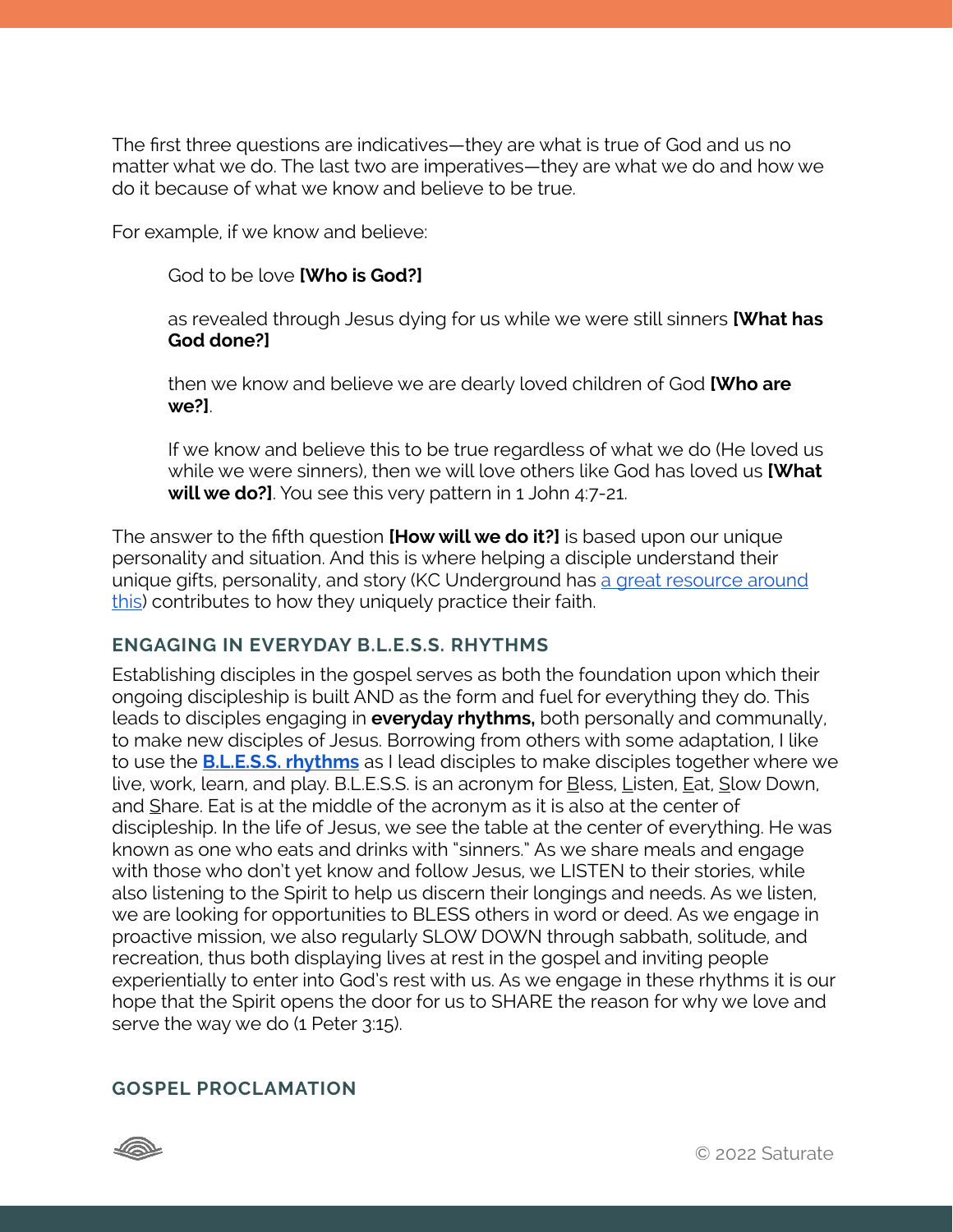This leads to: **gospel proclamation.** Peter called the church to be a display people, showing the truths of the gospel in everyday life (1 Peter 2:4-12). But it wasn't enough just to display; they also needed to be ready to declare the truths about Jesus when given the opportunity (1 Peter 3:15). Paul urged the church to live lives that display the Kingdom of God, while he also clearly declared the good news about Jesus. We train people to become **[gospel](https://saturatetheworld.com/growing-in-gospel-fluency/) fluent**, able to speak the truths of Jesus into the everyday stuff of life. We also equip disciples in a process we call **[fruit to root](https://saturatetheworld.com/wp-content/uploads/2017/03/Fruit-to-Root-Exercise-1.pdf)**. This process takes the previous five questions and reverses them to trace the fruit of our lives (behaviors) to the roots of our faith (beliefs). We also equip disciples in **[how to](https://saturatetheworld.com/wp-content/uploads/2016/06/How-to-Share-Your-Story-V1.pdf)  [share their story with Jesus as the hero](https://saturatetheworld.com/wp-content/uploads/2016/06/How-to-Share-Your-Story-V1.pdf).** More recently, many groups are engaging in discovery Bible studies with their non-Christian friends.

As our friends and family come to believe in Jesus and are given new spiritual life (regeneration) by the Spirit, we need to **establish and strengthen disciples** in the faith. The first step is baptism. Since Jesus commanded us to make disciples, baptizing them into the name of the Father and the Son and the Holy Spirit, we need to train every disciple in how to **[baptize new believers into their new identity](https://saturatetheworld.com/resource/church-is-more/baptismal-identity/)**. Baptism is both the way we demonstrate union with Christ into His death, burial, and resurrection, and how we establish them in their new identity as sons of God (Family), servants of Christ (Servants), and sent ones of the Spirit (Missionaries).

#### **D.E.E.P.E.R. TRAINING**

We also teach them to obey all that Jesus commanded, which is best accomplished by bringing them through one or more of the Gospels and using **D.E.E.P.E.R.** training: Training that Demonstrates, Explains, is Experienced and Practiced, which Exposes the truth in our heads and hearts, and gives space to Reflect. This is then repeated until it can be reproduced by the disciple with another disciple.

So, to summarize, first, a discipleship pathway begins and ends with prayerful dependence. We lay a gospel foundation, lead disciples to practice B.L.E.S.S. rhythms that demonstrate and hopefully lead to declaring the truths of the gospel. As we share Jesus and people come to faith in Him, we establish these new disciples in the faith through baptism into their new identity in Christ, and strengthen them to become obedient to Jesus through D.E.E.P.E.R. training, which leads them to repeat the cycle with another group of disciples sent to make disciples of more friends and family.

Whether you are a parent making a discipleship plan for your kids, a church leader forming an overall discipleship strategy for your church, or a group leader who is wondering how to form and lead those in your community toward Jesus, it is important for us to be thoughtful and prayerful in developing a repeatable process for making disciples of Jesus who will also be able to make disciples of Jesus.